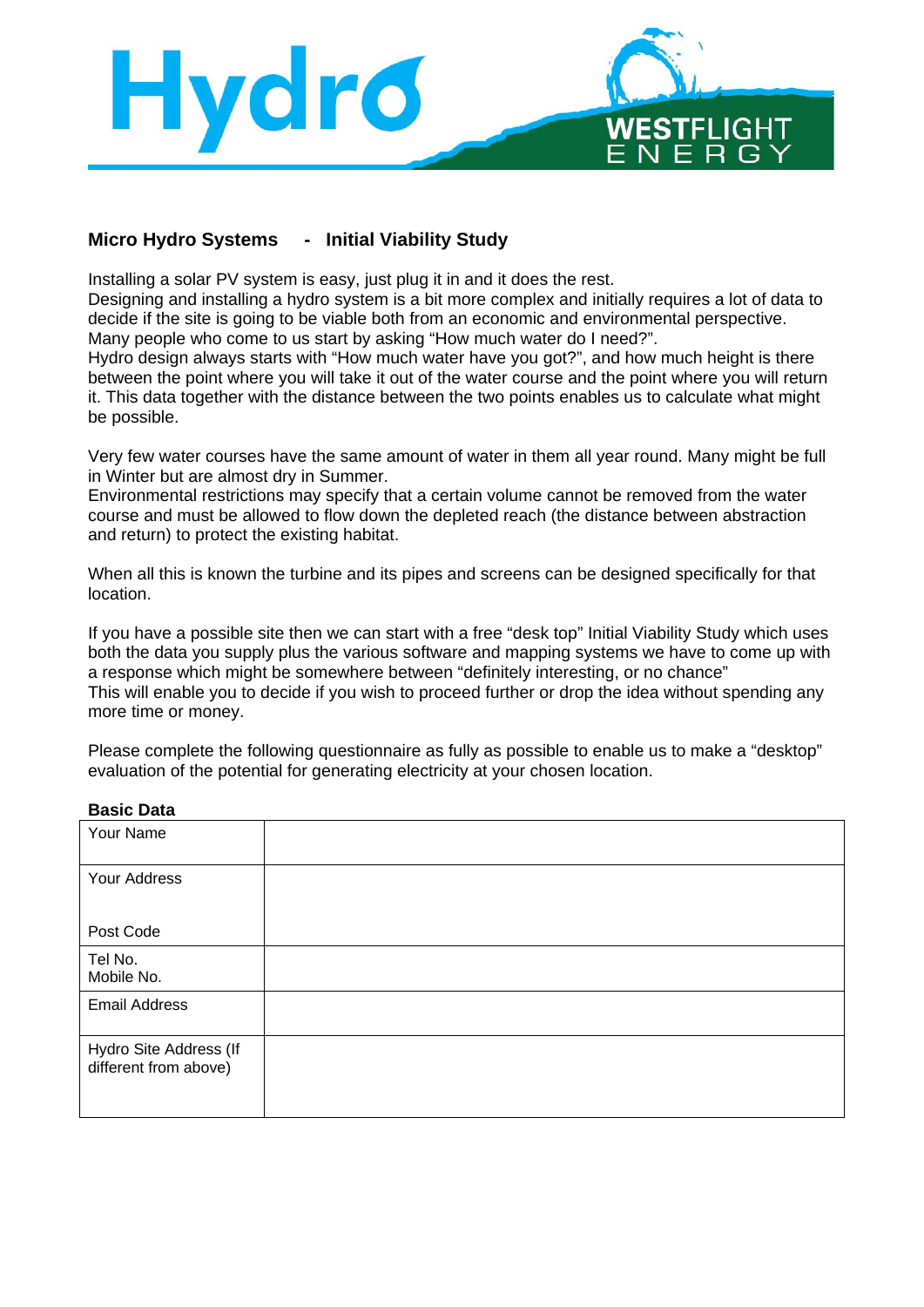## **Basic Site Description**

| How would you describe the<br>watercourse<br>(please $\checkmark$ the best description)                      | Mountain / hill stream with steep gradient<br>Stream or small river through fields with little gradient<br>Man made ditch or open culvert<br>Underground pipe or culvert<br>Water Mill leat<br>Other: |
|--------------------------------------------------------------------------------------------------------------|-------------------------------------------------------------------------------------------------------------------------------------------------------------------------------------------------------|
| What is the source of your watercourse<br>(please $\checkmark$ the best description)                         | A catchment area higher up<br>Overflow from a lake or reservoir<br>Road or other surface drainage<br>Other:                                                                                           |
| Are there any fish species or other<br>aquatic life in the water course<br>(please $\checkmark$ as required) | Yes (please describe)<br>No.<br>Don't know                                                                                                                                                            |

# **Specific Site Data**

| Grid reference for the intended abstraction point (see<br>note 1)                                   |                                                                                  |
|-----------------------------------------------------------------------------------------------------|----------------------------------------------------------------------------------|
| Grid reference for the intended turbine location (see<br>note 1)                                    |                                                                                  |
| Head (vertical distance) between the abstraction point<br>and the turbine location (see note 2)     | <b>Metres</b>                                                                    |
| Penstock length (see note 3)                                                                        | <b>Metres</b>                                                                    |
| Typical average monthly flow rates over 12 months<br>(see note 4)<br>Measured in litres per second. | Jan<br>Feb<br>Mar<br>Apr<br>May<br>Jun<br>Jul<br>Aug<br>Sep<br>Oct<br>Nov<br>Dec |
| Or:                                                                                                 | Not Yet Recorded √                                                               |
| Is the bed of the watercourse predominately                                                         | Rock<br>Loose stone<br>Silt<br>Mud<br>Other:-                                    |
| Is the installation intended to be:-                                                                | Off grid<br>On Grid                                                              |
| If the system is on grid, how will you use the generated<br>electricity                             | In your house or other building.                                                 |